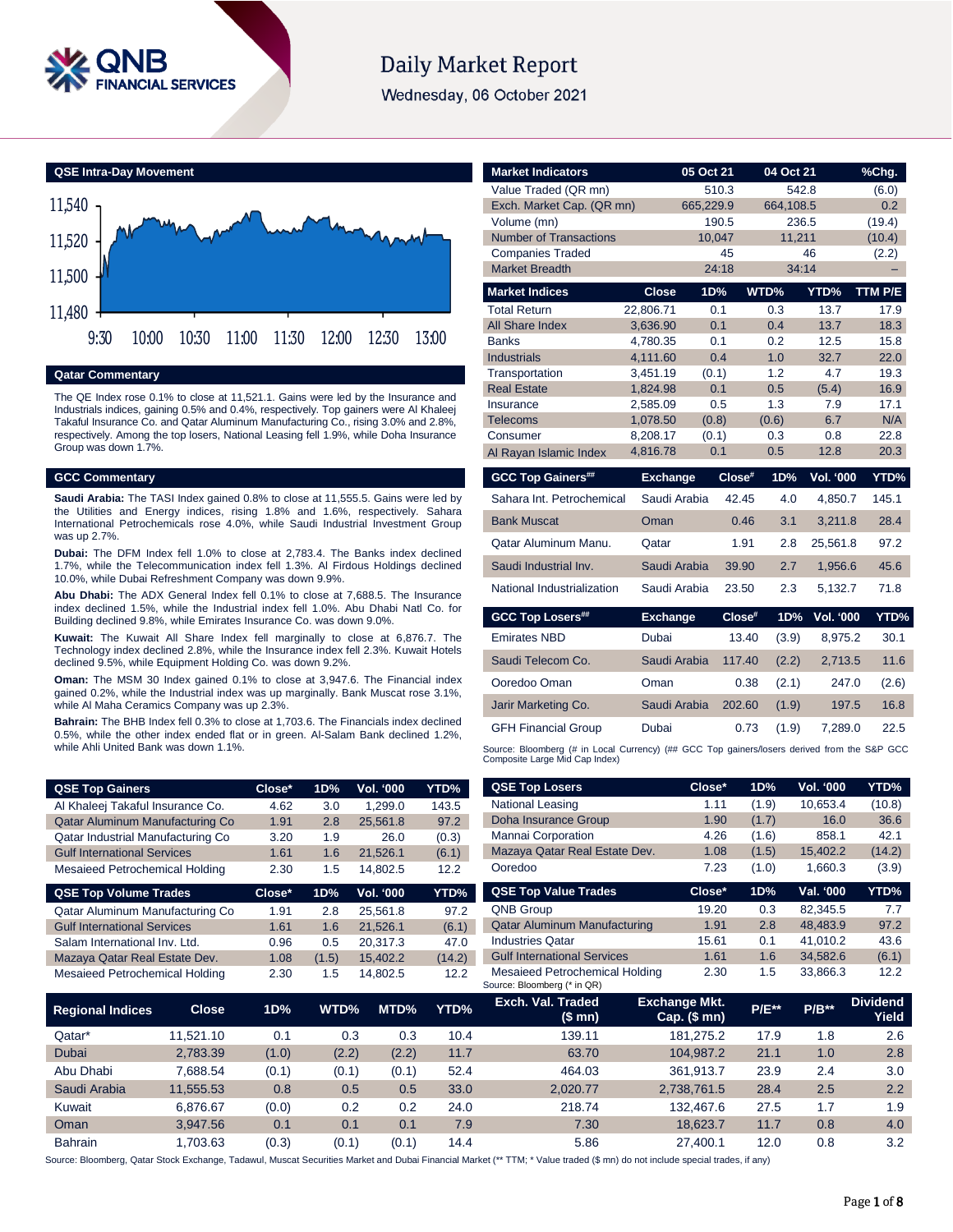# **Qatar Market Commentary**

- The QE Index rose 0.1% to close at 11,521.1. The Insurance and Industrials indices led the gains. The index rose on the back of buying support from Arab and foreign shareholders despite selling pressure from Qatari and GCC shareholders.
- Al Khaleej Takaful Insurance Co. and Qatar Aluminum Manufacturing Co. were the top gainers, rising 3.0% and 2.8%, respectively. Among the top losers, National Leasing fell 1.9%, while Doha Insurance Group was down 1.7%.
- Volume of shares traded on Tuesday fell by 19.4% to 190.5mn from 236.5mn on Monday. However, as compared to the 30-day moving average of 169.9mn, volume for the day was 12.1% higher. Qatar Aluminum Manufacturing Co. and Gulf International Services were the most active stocks, contributing 13.4% and 11.3% to the total volume, respectively.

| <b>Overall Activity</b>        | Buy %* | Sell %*  | Net (QR)         |
|--------------------------------|--------|----------|------------------|
| Qatari Individuals             | 43.59% | 49.36%   | (29, 412, 443.3) |
| <b>Qatari Institutions</b>     | 18.88% | 24.93%   | (30, 838, 607.2) |
| Qatari                         | 62.48% | 74.28%   | (60, 251, 050.5) |
| <b>GCC Individuals</b>         | 0.44%  | 0.37%    | 371,177.5        |
| <b>GCC</b> Institutions        | 1.33%  | 1.56%    | (1, 183, 296.7)  |
| <b>GCC</b>                     | 1.77%  | 1.93%    | (812, 119.2)     |
| Arab Individuals               | 11.44% | 11.35%   | 482,051.3        |
| <b>Arab Institutions</b>       | 0.16%  | $0.00\%$ | 795,282.0        |
| Arab                           | 11.60% | 11.35%   | 1,277,333.3      |
| <b>Foreigners Individuals</b>  | 2.37%  | 2.71%    | (1,755,145.6)    |
| <b>Foreigners Institutions</b> | 21.80% | 9.74%    | 61,540,981.9     |
| <b>Foreigners</b>              | 24.16% | 12.45%   | 59,785,836.3     |

Source: Qatar Stock Exchange (\*as a % of traded value)

# **Global Economic Data and Earnings Calendar**

## **Global Economic Data**

| <b>Date</b> | <b>Market</b> | <b>Source</b>                           | <b>Indicator</b>                    | <b>Period</b> | <b>Actual</b> | <b>Consensus</b> | <b>Previous</b> |
|-------------|---------------|-----------------------------------------|-------------------------------------|---------------|---------------|------------------|-----------------|
| $05-10$     | US            | <b>Markit</b>                           | <b>Markit US Services PMI</b>       | Sep           | 54.9          | 54.4             | 54.4            |
| $05-10$     | <b>US</b>     | <b>Markit</b>                           | <b>Markit US Composite PMI</b>      | <b>Sep</b>    | 55            | -                | 54.5            |
| $05-10$     | US            | Institute for Supply Management         | <b>ISM Services Index</b>           | Sep           | 61.9          | 59.9             | 61.7            |
| $05-10$     | <b>UK</b>     | <b>Markit</b>                           | Markit/CIPS UK Services PMI         | Sep           | 55.4          | 54.6             | 54.6            |
| $05-10$     | UK            | Markit                                  | Markit/CIPS UK Composite PMI        | Sep           | 54.9          | 54.1             | 54.1            |
| $05-10$     | EU            | <b>Markit</b>                           | <b>Markit Eurozone Services PMI</b> | <b>Sep</b>    | 56.4          | 56.3             | 56.3            |
| $05-10$     | EU            | Markit                                  | Markit Eurozone Composite PMI       | Sep           | 56.2          | 56.1             | 56.1            |
| $05-10$     | EU            | Eurostat                                | <b>PPI MoM</b>                      | Aug           | 1.10%         | 1.30%            | 2.50%           |
| $05-10$     | EU            | Eurostat                                | PPI YoY                             | Aug           | 13.40%        | 13.50%           | 12.40%          |
| $05-10$     | Germany       | <b>Markit</b>                           | <b>Markit Germany Services PMI</b>  | Sep           | 56.2          | 56               | 56              |
| $05-10$     | Germany       | <b>Markit</b>                           | Markit/BME Germany Composite PMI    | Sep           | 55.5          | 55.3             | 55.3            |
| $05-10$     | France        | <b>INSEE National Statistics Office</b> | <b>Industrial Production MoM</b>    | Aug           | 1.00%         | 0.40%            | 0.50%           |
| $05-10$     | France        | <b>INSEE National Statistics Office</b> | <b>Industrial Production YoY</b>    | Aug           | 3.90%         | 3.30%            | 3.90%           |
| $05-10$     | France        | <b>INSEE National Statistics Office</b> | <b>Manufacturing Production MoM</b> | Aug           | 1.10%         | --               | 0.70%           |
| $05-10$     | France        | <b>INSEE National Statistics Office</b> | Manufacturing Production YoY        | Aug           | 4.30%         | --               | 3.80%           |
| $05-10$     | France        | <b>Markit</b>                           | <b>Markit France Services PMI</b>   | Sep           | 56.2          | 56               | 56              |
| $05-10$     | France        | <b>Markit</b>                           | Markit France Composite PMI         | Sep           | 55.3          | 55.1             | 55.1            |
| $05-10$     | Japan         | Japan Tokyo CPI YoY                     | <b>Tokyo CPI YoY</b>                | <b>Sep</b>    | 0.30%         | $-0.10%$         | $-0.40%$        |
| $05-10$     | Japan         | Markit                                  | Jibun Bank Japan PMI Services       | Sep           | 47.8          | -                | 47.4            |
| $05 - 10$   | Japan         | <b>Markit</b>                           | Jibun Bank Japan PMI Composite      | Sep           | 47.9          | -                | 47.7            |
| $05-10$     | India         | Markit                                  | Markit India PMI Services           | Sep           | 55.2          | -                | 56.7            |
| $05-10$     | India         | <b>Markit</b>                           | Markit India PMI Composite          | Sep           | 55.3          |                  | 55.4            |

Source: Bloomberg (s.a. = seasonally adjusted; n.s.a. = non-seasonally adjusted; w.d.a. = working day adjusted)

## **Earnings Calendar**

| <b>Tickers</b> | <b>Company Name</b>                  | Date of reporting 3Q2021 results | No. of days remaining | <b>Status</b> |
|----------------|--------------------------------------|----------------------------------|-----------------------|---------------|
| <b>QNBK</b>    | QNB Group                            | 10-Oct-21                        | 4                     | Due           |
| QNCD           | <b>Qatar National Cement Company</b> | 10-Oct-21                        | 4                     | <b>Due</b>    |
| <b>NLCS</b>    | Alijarah Holding                     | 14-Oct-21                        | 8                     | Due           |
| <b>QIBK</b>    | <b>Qatar Islamic Bank</b>            | 17-Oct-21                        | 11                    | <b>Due</b>    |
| QIGD           | <b>Qatari Investors Group</b>        | 17-Oct-21                        | 11                    | Due           |
| <b>KCBK</b>    | Al Khalij Commercial Bank            | 18-Oct-21                        | 12                    | <b>Due</b>    |
| <b>ABQK</b>    | Ahli Bank                            | 19-Oct-21                        | 13                    | <b>Due</b>    |
| <b>QFLS</b>    | <b>Qatar Fuel Company</b>            | 20-Oct-21                        | 14                    | <b>Due</b>    |
| <b>AKHI</b>    | Al Khaleej Takaful Insurance Company | 25-Oct-21                        | 19                    | Due           |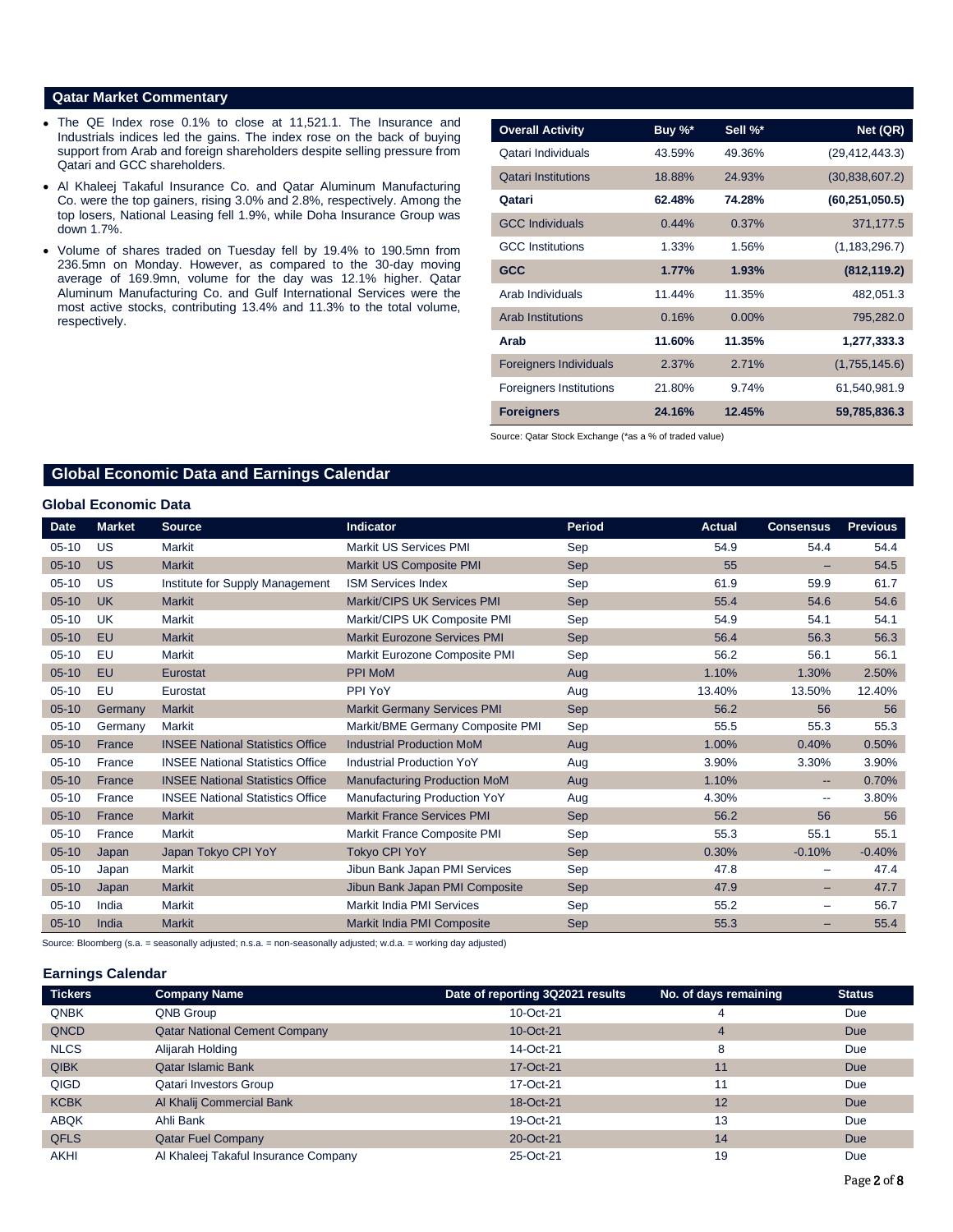| <b>Tickers</b> | <b>Company Name</b>                           | Date of reporting 3Q2021 results | No. of days remaining | <b>Status</b> |
|----------------|-----------------------------------------------|----------------------------------|-----------------------|---------------|
| <b>QIMD</b>    | <b>Qatar Industrial Manufacturing Company</b> | 27-Oct-21                        |                       | Due           |
| <b>DOHI</b>    | Doha Insurance Group                          | 27-Oct-21                        |                       | Due           |

Source: QSE

# **News Qatar**

- **MARK obtains shareholder approval for merger with KCBK and raising FOL from 49% to 100% –** Masraf al Rayan (MARK) received shareholder approval for its merger with Al Khalij Commercial Bank (KCBK, Al Khaliji) at its extraordinary general meeting held virtually on Tuesday. This is pursuant to Article 278 of Qatar Law Number 11 of 2015 and its subsequent amendments and the provisions of the Qatar Central Bank Law Number 13 of 2012. This will be done through the issuance of new shares in Al Rayan on the basis of the shareholders of Al Khaliji receiving 0.5 Al Rayan shares for every 1 share in Al Khaliji, subject to obtaining all regulatory approvals and fulfilling all the conditions precedent set out in the merger agreement dated January 7 between Al Khaliji and Masraf Al Rayan. Moreover, the shareholders approved raising the FOL from 49% to 100% taking into account the approvals of the supervisory authorities. The shareholders also approved the Fairness Opinion Report by Barclays Bank, which concludes that the exchange ratio pursuant to the proposed transaction resulting in the value of Al Khaliji of 1,800,000,000 news shares in Masraf Al Rayan's share capital is fair from a financial point of view, to the holders of Al Khaliji shares. It was reaffirmed during the meeting that the merger is subject to regulatory approvals and that both entities will continue to operate independently until the effective date of the merger. (Gulf-Times.com, Company Press Release)
- **KCBK: Reminder of EGM today –** Al Khaliji Commercial Bank (KCBK) reminds its shareholders that the Extraordinary General Assembly Meeting (EGM) will be held electronically today October 06, 2021 at 4:30pm Doha Time. Registration will start at 3:00pm Doha Time. (QSE)
- **QCSD modifies the individuals' ownership limit of DHBK –** Qatar Central Securities Depository (QCSD) has modified the individuals' ownership limit of Doha Bank (DHBK) to be 5% (2% previously) of the capital, which is equal to (155,023,351) shares. (QCSD)
- **QGTS to disclose its 3Q2021 financial results on October 17 –** Qatar Gas Transport Company Ltd. (QGTS) will disclose its financial statement for the period ending September 30, 2021 on October 17, 2021. (QSE)
- **QGTS to holds its investors relation conference call on October 18 –** Qatar Gas Transport Company Ltd. (QGTS) will hold the conference call with the Investors to discuss the financial results for the 3Q2021 on October 18, 2021 at 01:30 pm, Doha Time. (QSE)
- **MERS to disclose its 3Q2021 financial results on October 24 –** Al Meera Consumer Goods Company (MERS) will disclose its financial statement for the period ending September 30, 2021 on October 24, 2021. (QSE)
- **ORDS partners with tech giant Ericsson to drive its Business Support Systems (BSS) digital transformation –** Ooredoo Group (ORDS) has engaged Ericsson as its nextgeneration digital transformation partner for Business Support System solutions. The two entities have signed a five-year group frame agreement that will see the deployment of the latest Ericsson BSS solutions across several Ooredoo Group operating companies, giving Ooredoo a new set of capabilities across the customer, product, revenue, and service management domains of its business operations. Ericsson BSS

solutions will enable Ooredoo to serve any type of customer or partner, network technology, or chargeable event. In the partnership, aimed at driving the Group's digital transformation strategy, business operational excellence, and customer experience transformation programs, the deployment of Ericsson Business Support Systems (BSS) solutions will enable digitalization of, and innovation within, the Group, shortening time to market and increasing business opportunities. The agreement will also facilitate greater operational flexibility and enhanced efficiency. Ericsson Digital Monetization Platform (DMP), a convergent charging and billing solution to monetize all network technologies (including 5G), business models and customer types, will be one of the strategic target solutions for the most evolved operating companies of the Ooredoo Group. Designed to meet communications service providers' increasing demand for end-to-end best-in-suite solutions that combine powerful business performance with cost-efficient operations, management, and deployment, Ericsson DMP will drive Ooredoo's digital transformation by enabling convergence, providing cost efficiency, and minimizing time-to-market for new Ooredoo customer offerings, as well as promoting innovation. (Gulf-Times.com)

- **QIMD to disclose its 3Q2021 financial results on October 27 –** Qatar Industrial Manufacturing Co. (QIMD) will disclose its financial statement for the period ending September 30, 2021 on October 27, 2021. (QSE)
- **Al Rayan Qatar ETF will disclose its 3Q2021 on October 19 –** Al Rayan Qatar ETF announced that it will disclose its 3Q2021 Financial Statements on October 19, 2021. (QSE)
- **QCB issues T-Bills worth QR600mn –** Qatar Central Bank (QCB) issued treasury bills for three, six and nine months for October 2021 with a value of QR600mn. QCB said in a release published on its official website that the treasury bills were distributed as follows: QR300mn for three months at an interest rate of 0.17%; QR200mn for six months at an interest rate of 0.22%; QR100mn for nine months at an interest rate of 0.25%. The issuance of the treasury bills is part of Qatar Central Bank's monetary policy initiatives and its efforts to strengthen the financial system as well as to activate the tools available for the open market operations. The issuance is part of a series of issues executed by Qatar Central Bank on behalf of the Government of the State of Qatar and in accordance with the schedule prepared by both Qatar Central Bank and the Ministry of Finance. Treasury bills are issued through auction for banks operating in Qatar. (Qatar Tribune)
- **Qatar September Financial Center PMI 60.6 vs 58.2 in August –** IHS Markit releases Qatar's September financial center purchasing managers' index. The Index rose to 60.6 from 58.2 in August; year ago 51.4, indicating fifteenth consecutive month of expansion. The PMI was highest since on record. Employment rose to 52.7 vs 51.9 in August, the highest reading since June 2021 and twelfth consecutive month of expansion. (Bloomberg)
- **PSA: Qatar's population decreases further to 2.57mn in August –** The total population of Qatar has decreased from 2.74mn during August 2020 to 2.57mn at end of August 2021, Planning and Statistics Authority's (PSA) monthly bulletin has revealed. The bulletin showed that a total of 2,125 live births were registered during August 2021, with an increase in the total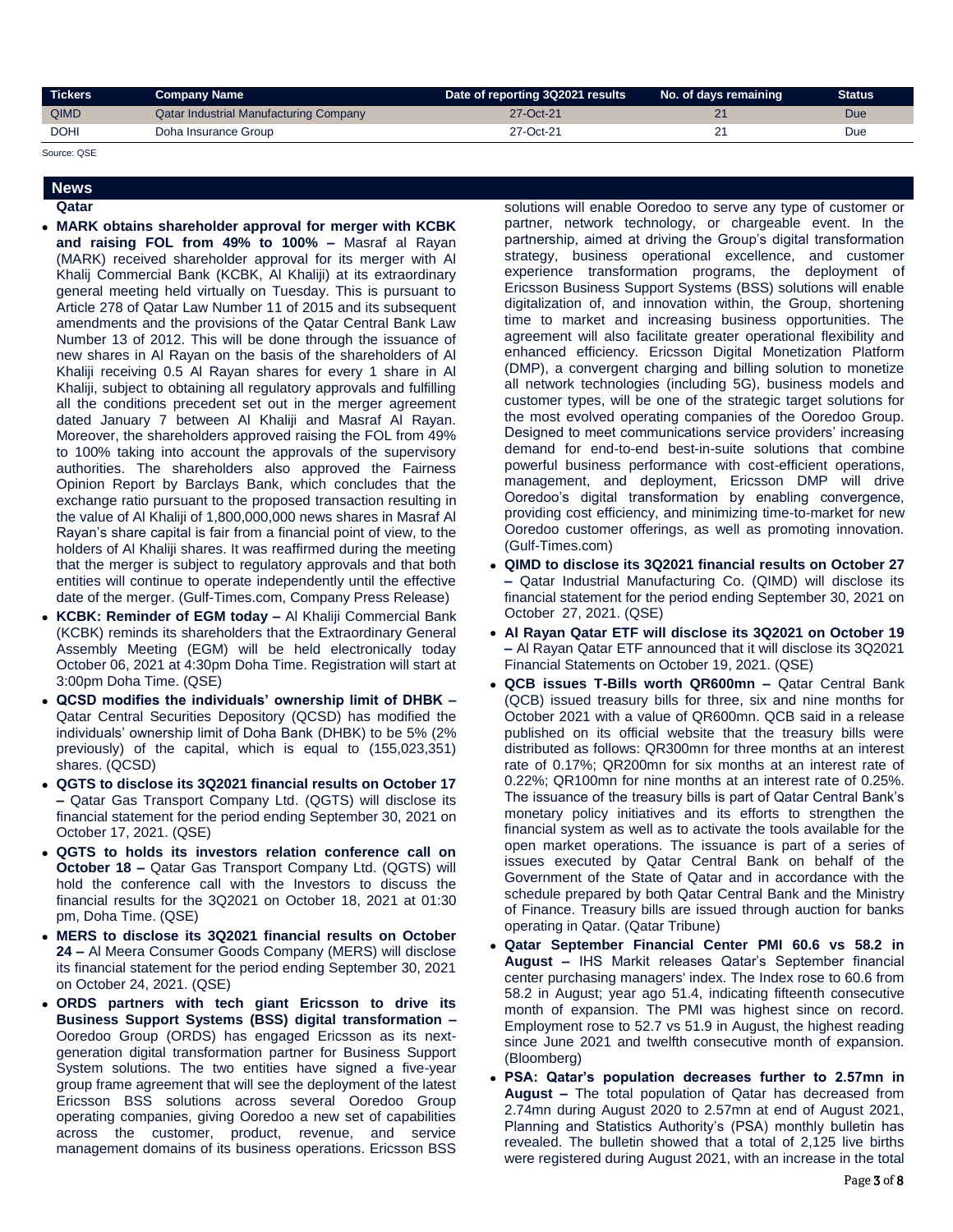Qatari live births by 18.5% compared to last July. On the other hand, 221 deaths were recorded during the same period, representing an increase of 5.7 percent compared to July 2021. Moreover, August 2021 witnessed a monthly decrease by two percent in marriage contracts while the total number of divorce certificates increased monthly by 72.3% with 339 marriages and 243 divorce cases recorded in the month, the bulletin showed. (Qatar Tribune)

- **Qatar's ports see 67% rise in transshipment volume –** The ports of Qatar witnessed a growth of 67% in container transshipment volume in the first nine months of 2021 on YoY basis. The rise in volume shows that the country, especially due to Hamad Port, is fast becoming a regional trade hub. "Qatar's ports witnessed a 16% YoY rise in container handling during the first nine months of the 2021 with a 67% growth in container transshipment volume. General cargo, RORO, and vessels increased by 20%, 22% and 6%, respectively at Hamad Port, Doha Port and Ruwais Port," Mwani Qatar said in a tweet yesterday. According to figures released by Mwani, 1,195,321 TEUs; 1,205,831 tons of general cargo; 56,205 RORO units; 243,587 livestock heads; and 453,766 tons of building materials were handled at three ports of the country from January to September 2021. In another tweet, Mwani shared figures of last month's cargo handling at the three ports. "Mwani Qatar received 1,143,88 tons of general cargo in September 2021, an increase of 17% compared to the same period of last year. Container handling and building materials saw a growth of 7%, 15% respectively at Hamad Port, Doha Port and Ruwais Port." The ports handled 128,761 TEUs; 114,388 tons of general cargo, 4,356 RORO units, 32,323 livestock heads; and 41,722 tons of building materials in September 2021. QTerminals' released figures regarding Hamad Port's performance of last month indicate that 'Qatar's gateway to the world' handled major chunk of cargo in September out of all three ports. It handled 126,150 TEUs; 111,712 tons of general cargo; 4,238 RORO units in September 2021. The Hamad Port received as many as 125 vessels last month. Hamad Port had also achieved recently a milestone by hitting handling of six million containers mark. (Peninsula Qatar)
- **PSA: Sharp rise in registration of vehicles in August –** Qatar's automobile sector witnessed robust demand generation in the new vehicles segment this August as there was a doubledigit growth in the registration of vehicles for private use and transport, according to the official data. The new registration also maintained a bullish outlook MoM in the review period, said the figures released by the Planning and Statistics Authority (PSA). The new vehicle registration stood at 6,984, representing a 53% and 28.4% leap YoY and MoM respectively in the review period. The registration of private vehicles stood at 4,658, which registered a 62.5% and 39.6% increase YoY and MoM respectively in August 2021. Such vehicles constituted 66.69% of the total new vehicles registered in the country in the review period. The registration of new private transport vehicles stood at 1,624; which showed 55.3% and 11.5% growth on yearly and monthly basis respectively. Such vehicles constituted 23.25% of the total new vehicles in August 2021. Meanwhile, 7,791 new driving licenses were issued in August 2021, which marked a 55.2% increase over July 2021 (5,020 licenses) and a 99.5% rise over August 2020 (3,906 licenses), the data showed. According to the Qatar Central Bank data, auto loans to Qataris and non-Qatari were seen declining 29.23% and 19.23% YoY respectively to QR1.11bn and QR0.21bn this August. (Gulf-Times.com)
- **Al-Kaabi: Natural gas, renewables partners in journey to reduce global carbon emissions –** HE the Minister of State for Energy Affairs Saad bin Sherida Al-Kaabi, also the President

and CEO of Qatar Petroleum, stressed the importance of collaboration between all concerned to help mitigate the effects of climate change. Speaking at the First Asia Green Growth Partnership Ministerial Meeting held virtually from Tokyo with the participation of Asian energy ministers, Al-Kaabi highlighted that the energy transition requires a collective effort by producers, governments as well as the end-consumers. He said, "The energy transition is not as much about a transition in energy supply, but rather a transition in consumer behavior." Al-Kaabi stressed the role of natural gas in the energy transition, saying: "We believe that natural gas and renewables are partners in the journey to reduce global carbon emissions. Gas will remain a much-needed energy source to manage intermittency issues and to offset fluctuations in demand both on a seasonal and daily basis." (Gulf-Times.com)

- **Qatar: LNG market faces winter shortage on lack of investment –** Liquefied natural gas demand will continue to rise this winter, and producers might not be able to provide enough supply due to lack of investment, Saad Al-Kaabi, Qatar's energy minister, said Tuesday at the LNG Producer-Consumer Conference hosted by Japan. LNG spot prices are at a record high due to lack of investment, supply disruptions, rebound from the pandemic and weather, he said. Qatar is one of the world's top LNG exporters. (Bloomberg)
- **Qatar's construction sector advancing towards smart, sustainable future –** The second day of Project Qatar 2021, which is ongoing at the Doha Exhibition and Convention Centre (DECC) until October 7, explored sustainable construction trends on solar energy, green building regulations, and retrofitting, among others. The exhibition's 17th edition has been attracting visitors to its new section this year – the Project Qatar Wholesale Market, which provides an exclusive opportunity to purchase in bulk and highly discounted prices from a wide selection of building materials and equipment. The Future Projects Qatar Conference and the Continuing Professional Development (CPD) trainings focused on sustainability trends on the second day and explored key topics like green building regulations, technology innovations, and corporate sustainability, among others. The second day of the conference focused on the theme 'Building a Sustainable and Green Future'. The keynote sessions focused on 'Building Qatar Towards a Sustainable & Green Future' and 'Sustainable Green Building's Regulations & Opportunities. (Gulf-Times.com)
- **Qatar Air ups ante in A350 paint-job dispute with Airbus –** Qatar Airways said a problem with rapidly deteriorating surface paint that led to the grounding of 16 of its Airbus SE A350 jets has also affected lightning protection on the model's fuselage and caused cracks on the composite structure. Chief Executive Officer Akbar Al Baker also disputed a statement from Airbus that it had identified the cause of the problem, which the European plane maker said is limited to surface paint and does not affect airworthiness. The dust-up with its largest A350 customer is escalating just as Airbus ramps up a sales campaign for a coming freighter version of the wide-body jet. Al Baker has said he's interested in the new freighter, as well as a competing model expected from Boeing Co. The Doha-based airline will make a decision soon on an order for 50 freighters, but won't buy any more A350s from Airbus until the surface issue is fixed, he told Bloomberg News. "It is a problem with the paint that has led to us getting deterioration on the lightning protection of the fuselage and cracks appearing on the composite," Al Baker said in an interview at an airline industry summit in Boston. The paint is not deteriorating on metal areas of the aircraft, and only where there is "aerodynamic stress," he said. (Bloomberg)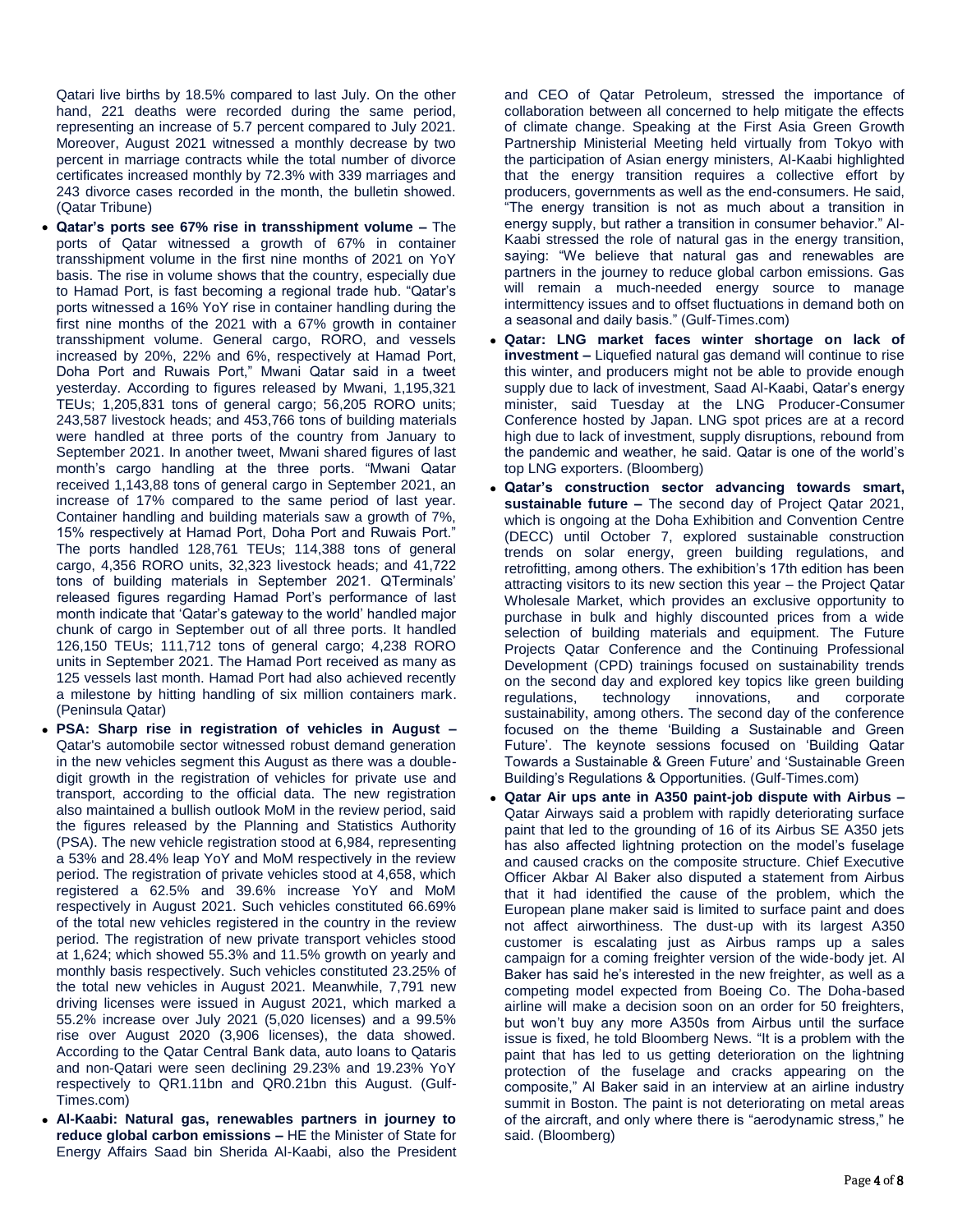- **Qatar Airways, RwandAir sign comprehensive codeshare agreement –** Qatar Airways and RwandAir have signed a comprehensive codeshare agreement to offer travelers more choice, enhanced service and greater connectivity to over 65 destinations across Africa and the rest of the world. As part of the deal, the Rwandan flag carrier will also launch new non-stop flights between their Kigali hub and Doha from December. The agreement benefits travelers from across the globe who fly with both the airlines, which expands each carrier's route network. Passengers can "enjoy the simplicity" of purchasing connecting flights on both airlines using one seamless reservation system that simplifies ticketing, check-in, boarding and baggage-check processes for the entire journey. (Gulf-Times.com)
- **Shura Council to get new 500-seat hall for meetings –** The Shura Council will get a 500-seat new hall to hold meetings. The hall is a part of an under construction two-storey building in the car parking area across the current headquarters of the Shura Council. "The hall, scheduled to be completed within one year, will also have an underground parking for 400 cars," Misfir Hamid Al-Ghashali Al-Shahwani, assistant director for Public Relations and Media Affairs at the Shura Council Speaker's Office , told local Arabic daily Arrayah.. The building will include a reception hall that can accommodate 60 people. "It's distinctive in line with the comprehensive renaissance that the country is witnessing under the leadership of His Highness the Amir Sheikh Tamim bin Hamad al-Thani," he said. (Gulf-Times.com)
- **LNG binding producers, consumers together in abruptly changing energy landscape –** The unique flexibility of liquefied natural gas (LNG) to deliver natural gas to all corners of the world is saving the day for both producers and consumers in the face of shortages of other energy sources, Secretary General of the Gas Exporting Countries Forum (GECF) said on Tuesday at the 10th edition of the LNG Producer-Consumer Conference. Organised by Japan's Ministry of Economy, Trade and Industry (METI) and Asia-Pacific Energy Research Centre (APERC), the conference enjoyed keynote speeches by Hosaka Shin, Commissioner at Agency for Natural Resources and Energy of METI, HE Saad Sherida Al-Kaabi, Qatar's Minister of State for Energy Affairs, Member of the Cabinet, CEO and President of Qatar Petroleum, Hardeep Singh Puri, India Minister of Petroleum and Natural Gas and Minister of Housing and Urban Affairs, Fatih Birol, IEA Secretary General, and others. Speaking at the event, GECF's Yury Sentyurin emphasized that continued cooperation and dialogue between producers and consumers should be imperative for facilitating investment, reducing cost, and optimizing operations across the entire gas value chain. (Qatar Tribune)

**International**

 **US services activity forges ahead; trade deficit races to record high –** US services industry activity nudged up in September, but growth is being restrained by a persistent shortage of inputs and the resulting high prices as the pandemic drags on. The Institute for Supply Management (ISM) survey on Tuesday reported that "ongoing challenges with labor resources, logistics, and materials are affecting the continuity of supply." Hopes for an easing in the supply chain bottlenecks were dashed by a resurgence in COVID-19 infections over summer, driven by the Delta variant. Ports in China and the US are also experiencing congestion. The ISM's non-manufacturing activity index edged up to a reading of 61.9 last month from 61.7 in August. A reading above 50 indicates growth in the services sector, which accounts for more than two-thirds of US economic activity. Economists polled by Reuters had forecast the index falling to 60. Seventeen services industries, including retail trade, public administration as well as finance and insurance

reported growth. Only agriculture, forestry, fishing and hunting saw a decline in activity. Accommodation and food services businesses reported increased transportation bottlenecks, which were "resulting in longer lead times and missed appointments." Transportation and warehousing businesses said "demand far outweighs supply for goods and services." In the public administration industry, businesses complained about rising costs for both supply and service inputs, which they said "have the potential to significantly impact our operations through the end of the year, especially if seasonal trends prove exceptionally strong." Spending is shifting from goods to services like travel and other high-contact activities as the economy normalizes after being severely disrupted by the pandemic, thanks to vaccinations against the coronavirus. (Reuters)

- **UK's Sunak says borrowing for investment sensible under new budget rules –** British Finance Minister Rishi Sunak said on Tuesday that government borrowing to fund investment was a sensible thing to allow under new fiscal rules that he is likely to announce later this month, unlike borrowing for day-to-day spending. "Borrowing for capital investment that is going to drive up our growth is probably a sensible thing for us to be doing, particularly in an environment of slightly lower interest rates," Sunak said an event on the sidelines of the annual conference of Britain's ruling Conservative Party. "Borrowing for more dayto-day spending is probably less something that you would want to have as part of your framework," he told the event organized by the Taxpayers' Alliance advocacy group. (Reuters)
- **UK factories plan most widespread price hikes since 1980s –** More British manufacturers plan to raise their prices than at any other point in the past three decades, according to a survey that added to signs of growing inflationary pressure in the world's fifth biggest economy. The net balance of factory firms expecting to hike their prices rose to +60% in the latest quarterly survey by the British Chambers of Commerce, up from +57% in the second quarter and the highest since the survey began in 1989. The share of services firms planning price increases was the highest since 2008 at 38%. The Bank of England is watching for signs that the recent rise in inflation in Britain might prove longer-lasting than it has forecast. It has said the case for a first rate hike since the onset of the coronavirus crisis appears to be strengthening. But there is little evidence that higher inflation is stoking a broad increase in pay settlements, meaning the BoE should have enough leeway to keep interest rates steady over the medium term, Thiru said. The share of BCC member companies reporting higher domestic sales in the July-to-September period increased to 47% from 44% in the second quarter, which Thiru said represented a "disappointingly modest uptick." The survey found 27% of firms invested in the third quarter, unchanged from the previous three months, which the BCC said was "another troubling warning sign for longer-term recovery." In April, finance minister Rishi Sunak introduced a big tax incentive to try to encourage companies to invest more. The online survey of 5,737 businesses was conducted between August 23 and September 13. (Reuters)
- **PMIs: European business growth hurt by supply issues, pricing in September –** Business growth across Europe remained strong last month but elevated inflationary pressures put a dent in demand while ongoing supply issues constrained activity, issues which are likely to continue, a survey showed. Although many restrictions imposed to contain the coronavirus pandemic have now been lifted in the region, firms are suffering from shortages of staff, raw materials and transport. IHS Markit's final composite Purchasing Managers' Index (PMI), seen as a good guide to economic health, sank to 56.2 last month from August's 59.0, although still well above the 50 mark separating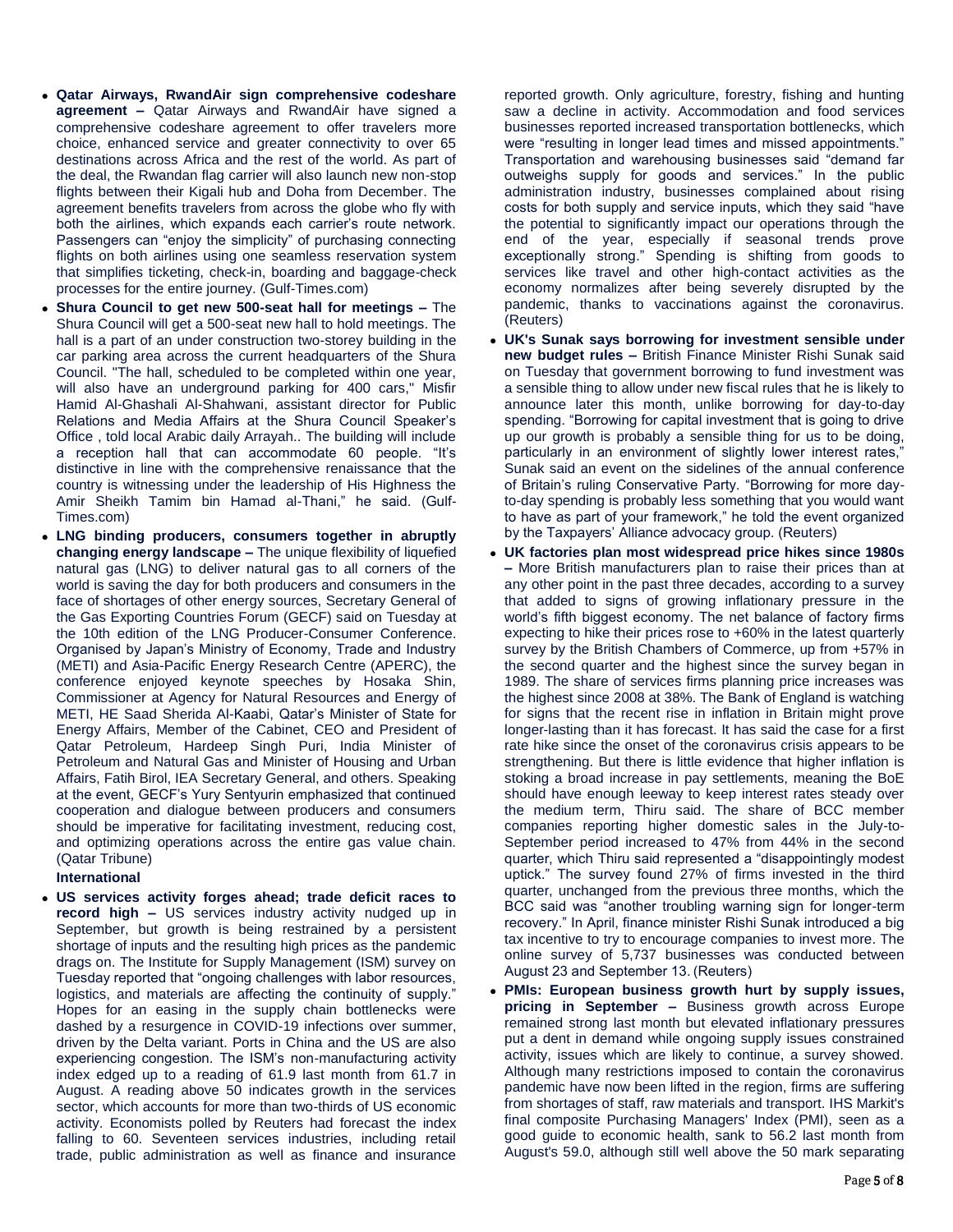growth from contraction and just above a 56.1 "flash" estimate. On Friday, a Eurozone manufacturing PMI showed growth remained robust in September but activity suffered from supply chain bottlenecks, and the bloc's dominant service industry also saw the pace of expansion slow. A PMI for the services sector fell to 56.4 from 59.0, its lowest since May, while the new business index dropped to 55.3 from 57.9. "Today's data confirm the services sector remains on the path of recovery, but the pace of expansion softened. Despite the momentum remaining solid, inflationary pressures and supply-side disruptions weigh on the outlook," said Maddalena Martini at Oxford Economics. "Looking forward, we see these downside risks to remain towards the end of 2021." Demand fell to a fivemonth low as firms passed on part of rising input costs, which rose at a record pace, to consumers. The composite output prices index rose to 59.1 from 58.3, not far from survey highs set in the summer months. Activity in Germany's services industry continued to grow strongly in September, but the recovery from the pandemic lost momentum as catch-up effects waned and more companies were affected by supply bottlenecks. In France, services growth slipped as inflationary pressures and COVID-19 protocols had an impact on businesses. Italian and Spanish services growth also slowed. Meanwhile, in Britain - outside the currency union - the postlockdown economic recovery avoided losing further momentum last month but companies increased prices at the fastest pace on record, adding to signs of rising inflation. (Reuters)

 **World Bank ups Russia's 2021 GDP forecast but warns of sanctions impact –** Russia's economic recovery will be stronger than expected this year but US sanctions, a poor vaccination rate and the central bank's monetary tightening will all weigh on the growth outlook, the World Bank said on Wednesday. Russia's economic rebound will outpace its neighbor Belarus, hit by Western sanctions amid a political crisis, but will be less pronounced than in other former Soviet republics such as Armenia, Georgia and Uzbekistan. After shrinking by 3% in 2020, its sharpest contraction in 11 years, the Russian economy has recovered to pre-pandemic levels but is expected to lose momentum in the next few years without extra investment that could come from state spending. The World Bank said it now expects Russia's gross domestic product to grow by 4.3% in 2021 and 2.8% in 2022 versus 3.2% and 3.2%, respectively, that it forecast in June. This year, the economy "is supported by an earlier rebound in domestic demand and elevated energy prices," the World Bank said in a report on Europe and Central Asia. In 2022, economic growth will slow as demand stabilizes and industrial commodity prices can go down, it said. "The escalation of geopolitical tensions, including additional US sanctions imposed in 2021, low vaccination rates, and increases in the policy rate from record lows are weighing on the growth outlook." Russia has had to raise rates five times so far this year, struggling to rein in stubbornly high consumer inflation and is on track to raise the key rate by at least 25 basis points from 6.75% on October 22. (Reuters)

# **Regional**

 **S&P: Private sector lending likely to remain muted in GCC, except for Saudi –** Private sector lending is likely to remain muted for one to two years in GCC countries, except for Saudi Arabia, according to S&P Global Ratings. The ratings agency said GCC central banks' unprecedented interventions, in the form of liquidity injections and regulatory forbearance measures, had helped cushion banks from wider uncertainty and masked the true hit to their asset quality indicators. However, a gradual recovery in private sector economic activity, supportive public sector demand for credit, and higher oil prices, which S&P

assumes an average of \$75 per barrel in 2021 and \$65 per barrel in 2022, helped amortize the impact on banks, S&P Global Ratings said in an update. (Zawya)

- **PMI: Saudi non-oil new business growth at seven-year high in September –** Saudi Arabia's non-oil private sector grew in September, with new orders rising at the fastest rate in seven years, a business survey showed, as a relaxation of COVID-19 restrictions on activity and travel boosted customer demand. The seasonally adjusted IHS Markit Saudi Arabia Purchasing Managers' Index (PMI) surged to 58.6 in September from 54.1 in August, well above the 50 mark that separates growth from contraction. The 4.5-point gain signaled the strongest improvement in non-oil business conditions since August 2015. (Reuters)
- **Saudi pilgrimage sites developer Jabal Omar restructures loan –** Jabal Omar Development Company, one of Saudi Arabia's largest-listed property developers, said on Tuesday it had signed a deal to restructure a SR4.7bn loan agreed in 2015, including by increasing it and extending the maturity. The facility, provided by Saudi British Bank (SABB) and Samba Financial Group, will have a draw limit of SR5.9bn, around a quarter more than its original size and repayments will begin after a three-year grace period, Jabal Omar said in an exchange filing. (Reuters)
- **Saudi Aramco cuts November crude price to Asia by 40 cents/bbl –** Top oil exporter Saudi Arabia cut the November official selling price (OSP) to Asia for its flagship Arab Light crude to \$1.30 a barrel above the Oman/Dubai average, the country's state oil producer Aramco said on Tuesday. Saudi Arabia set its Arab Light OSP to northwest Europe at a discount of \$2.40 a barrel against ICE Brent for November and its OSP to the United States was at a premium of \$1.25 a barrel over Argus Sour Crude Index (ASCI). (Reuters)
- **Saudi's Al Kathiri Holding plans SR500mn Islamic bond –** Saudi Arabia-listed building materials firm Al Kathiri Holding announced on Tuesday that it is looking to issue a Saudi riyaldenominated Islamic bond. Proceeds from the sukuk issuance, valued at SR500mn, will be used for the company's "general corporate purposes" and to meet its financial objectives and strategies, the company told the Saudi Stock Exchange (Tadawul). (Zawya)
- **Saudi Arabia and Egypt sign \$1.8bn contract for electrical connection –** Saudi Arabia and Egypt have signed new contracts for electrical connection projects. The deal is valued at \$1.8bn, and will start in 2022. By the end of the project, there will be a mutual exchange of 3000 watts of electricity. "Saudi Arabia and Egypt share the same goals, and we work together as a team to implement them," said Abdulaziz bin Salman, the minister of energy in Saudi Arabia during a virtual conference. (Zawya)
- **Saudi National Bank to start divestment of Pakistan's Samba –** Saudi national bank to name advisers to help sell stake in Samba Bank, according to statement by Samba Bank to Pakistan Stock Exchange. (Bloomberg)
- **PMI: UAE non-oil private sector grows but employment slows down in September –** The UAE non-oil private sector continued to expand in September as recovery from the COVID-19 pandemic in the Middle East trade and tourism hub remained strong, although job creation slowed, a business survey showed on Tuesday. The seasonally adjusted IHS Markit UAE Purchasing Managers' Index (PMI), which covers manufacturing and services, dipped slightly to 53.3 in September from 53.8 in August, remaining well above the 50.0 mark that separates growth from contraction. (Reuters)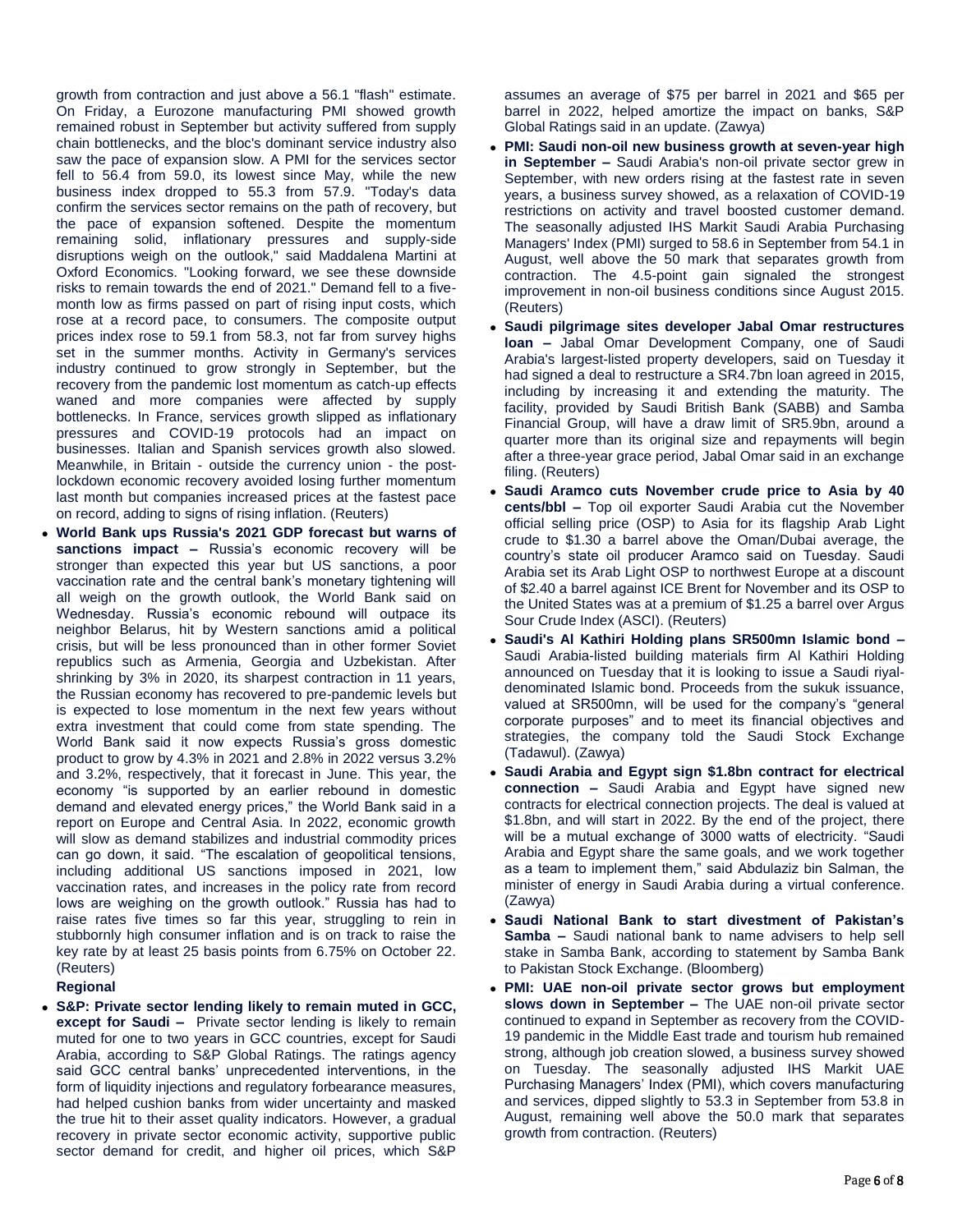- **UAE may sell debut federal bond in 10y, 20y and 40y on Wednesday –** The UAE markets bonds for a second day. Issuer looking to sell dollar Reg S/144A bonds in 10/20/40 year maturities. Debt is rated Aa2, the third-highest investment grade at Moody's Investors Service; one step lower at AA- by Fitch Ratings. (Bloomberg)
- **Emirates airline signs \$750mn sales-backed loan –** Emirates, the world's largest long-haul airline before the pandemic, has signed a \$750mn five-year dual-tranche financing facility with Emirates NBD, the bank said on Tuesday. "The landmark transaction remains competitively priced and marks a first for Emirates Airline as a sales-receivable backed financing structure, aimed to diversify their liquidity pool," said Emirates NBD, Dubai's biggest lender. Emirates has received \$3.1bn in state support from Dubai since the start of the pandemic. That includes \$1.1bn in June, when it reported a \$5.5bn loss for the year ended March - its first annual loss in more than three decades. (Reuters)
- **Fertiglobe joint venture of OCI-ADNOC plans IPO of 13.8% stake –** Abu Dhabi National Oil Company (ADNOC) and chemical producer OCI N.V. plan an initial public offering of 13.8% of the shares in fertilizer joint venture Fertiglobe on the Abu Dhabi Securities Exchange (ADX), the joint venture said on Tuesday. The deal will be the first onshore listing of a free zone company in the UAE, it added. Euronext-listed OCI, which is backed by Egyptian billionaire businessman Nassef Sawiris, is expected to retain a majority of the company, while ADNOC is seen indirectly owning 36.2% after the IPO, Fertiglobe said in a statement. (Reuters)
- **Abu Dhabi's Yahsat plans to add two more satellites to its fleet –** Abu Dhabi-listed Al Yah Satellite Communications Company (Yahsat), the satellite operator owned by sovereign fund Mubadala Investment Company, will assess adding two new satellites to its existing fleet. The two new satellites would add to the existing capabilities of Al Yah 1 and Al Yah 2, to enable next generation capabilities, the company said in a bourse filing to Abu Dhabi Securities Exchange (ADX). The new satellites Al Yah 5 and Al Yah 5 will be launched by Yahsat in 2026, if given the go ahead after the assessment. (Zawya)
- **Abu Dhabi's IHC may miss out on inflows over lack of free float –** The second-largest listed company in the United Arab Emirates may miss out on inflows worth millions due to lack of clarity over its free float. International Holding Co. is eligible for inclusion in the UAE standard Index, potentially triggering \$900mn of passive inflows, CI Capital said on Monday. Earlier this year, Arqaam Capital said it sees a low probability of the company joining the MSCI and FTSE emerging markets benchmarks, which could trigger \$670mn of flows. (Bloomberg)
- **Abu Dhabi wealth fund Mubadala worried about inflation –** Persistently high inflation in the U.S. tops the list of concerns for one of Abu Dhabi's biggest sovereign wealth funds even as growth prospects remain strong. "You worry about things like inflation. You worry about how that's going to play out over the next six to 12 months," Mubadala Investment Co's deputy chief executive officer, Waleed Al Mokarrab Al Muhairi, said in an interview at Bloomberg Invest. Global markets have been thrown into turmoil in recent weeks, partly due to concerns about persistently high inflation and disruptions to international supply chains, with investors bracing for the Federal Reserve to begin tapering pandemic stimulus as early as next month. (Bloomberg)
- **Oman August consumer prices rise 2.08% YoY –** Oman's consumer prices rose 2.08% YoY in August versus +2.19% in July, according to The Oman National Centre for Statistics & Information. (Bloomberg)
- **Oman sells OMR82mn 28-day bills at yield 0.648% –** Oman sold OMR82mn of bills due November 3. The bills were sold at a price of 99.95, have a yield of 0.648% and will settle on October 6. (Bloomberg)
- **GFH Financial Group ratings affirmed; outlook revised to stable –** Capital Intelligence Ratings (CI Ratings or CI), today announced that it has affirmed the Long-Term Foreign Currency Rating (LT FCR) and Short-Term Foreign Currency Rating (ST FCR) of GFH Financial Group (GFH) at 'BB-' and 'B', respectively. The Outlook on the LT FCR has been revised to Stable from Negative, reflecting GFH's increased exposure to higher grade assets outside of Bahrain ('BB-'/'B'/Negative), and our expectation that this will rise further in the short term as diversification of assets continues. (Bloomberg)
- **Bahrain sells BHD26m 182-day islamic sukuk; bid-cover 4 –** Bahrain sold BHD26mn of Islamic Sukuk due April 7, 2022. Investors offered to buy 4 times the amount of securities sold. The Sukuk will settle on October 7. (Bloomberg)